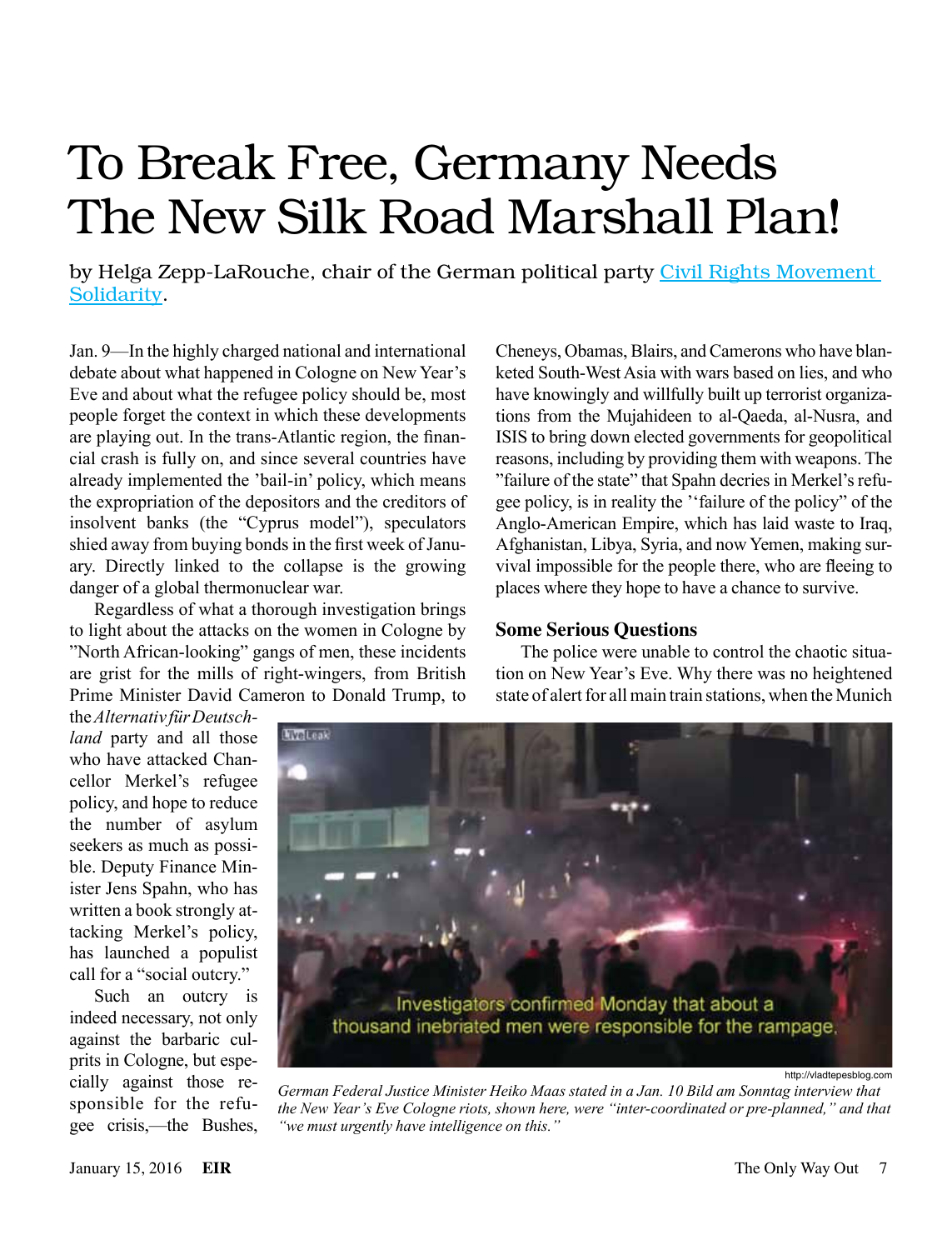and Munich-Pasing stations were closed down twice, raises a number of questions. In any case, Germany now has the "ugly images" which Spahn, in his book, believes have to be "accepted" as a result of drastic measures against the refugees. But instead of the screaming women and children being expelled, which he evokes, this time we only saw the temporarily lawless area around the Cologne main station.

Those responsible are, among others, the advocates of the "black zero" deficit policy, i.e., a monetarist austerity policy under which the debt incurred by the state to save the speculators and bankrupt banks is foisted onto the population, and investors' accounts are seized to cover current banking debts. In other words, those responsible are Finance Minister Wolfgang Schäuble and his Deputy Minister Spahn, whose policy led to the layoff of 16,000 police over the past years, just as demands on the police were increasing to ensure security at soccer games, rock concerts, and border controls. The police trade unions have repeatedly warned about the consequences of the staff downsizing.

If the mixture of hostility and social callousness shown by Schäuble and company in the case of Greece, and towards the refugees and now Italy, represents the "community of values" and "defining culture" which should allegedly make us superior, then nobody who has any humanity left at all would want to be anywhere near these people. Among these people are not only Schäuble, whom even his friends in his political party say would sell his grandmother to implement his idea of a European superstate, and Jens Spahn, whose call to "be willing to get tough" presents an extremely ugly image—the "hateful German," so to speak.

Expressing similar thinking, Schäuble's former close collaborator Markus Kerber—presently the managing director of the German Industrial Association said in his contribution to Spahn's book that the effort to be made for the integration of the refugees, "depends on the dose." As if these desperate people needed a few drops of medicine against a cold.

#### **Germans Must Decide**

We in Germany in particular, and in the trans-Atlantic sector as a whole, are facing a total dichotomy. On one hand there are people, such as the many volunteers helping with the refugee crisis, who, in the face of the obvious crisis of civilization, are giving their all, their humanity. On the other hand there are those profiteering off the system, who, according to the principle of the



swiss-image.ch/Moritz Hager

*Germany's chief budget-cutter, Federal Minister of Finance Wolfgang Schäuble, speaking in Davos, Switzerland, Jan. 24, 2014.*

three monkeys who can see, hear, or say no evil, defend everything that can preserve their oh-so-comfortable privileges. They do that even if that goes hand in hand with "ugly images," such as the looming collapse into a new Dark Age, or the extinction of mankind in a third, thermonuclear world war. The principle that holds is: If the Titanic sinks, I still want to at least have the best seat at the final dinner with the Captain.

That was expressed so prophetically in Schiller's *Song of the Bell*:

Doch mit des Geschickes Mächten Ist kein ew'ger Bund zu flechten, Und das Unglück schreitet schnell.

But with the powers of Destiny No lasting bond may woven be; And Misfortune strideth swift.

Whoever thinks that he can build his career as a popstar of politics now by becoming an apologist for globalization—which is at the point of totally disappearing into hell,—is just a fool of the same sort that Sebastian Brant wrote about in his 1494 satire, *The Ship of Fools*.

Just as foolish is the clique of journalists which repeats the mantra that the collapse of the Chinese stock market is responsible for the crash now underway. The Chinese stock market is only a small part of the Chinese